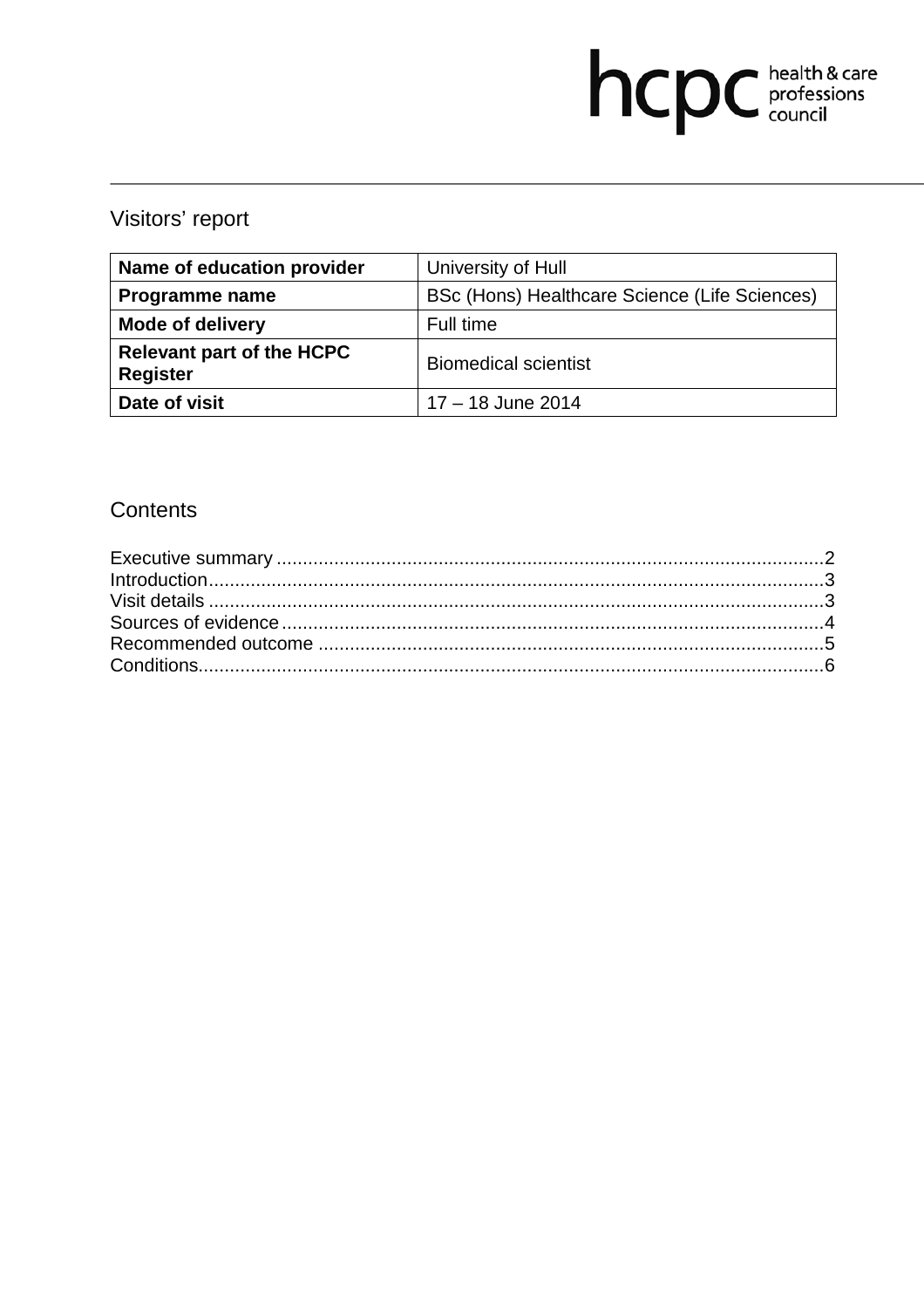#### Executive summary

The Health and Care Professions Council (HCPC) approve educational programmes in the UK which health and care professionals must complete before they can apply to be registered with us. We are a statutory regulator and our main aim is to protect the public. We currently regulate 16 professions. All of these professions have at least one professional title which is protected by law. This means that anyone using the title 'biomedical scientist' must be registered with us. The HCPC keep a register of health and care professionals who meet our standards for their training, professional skills, behaviour and health.

The visitors' report which follows outlines the recommended outcome made by the visitors on the ongoing approval of the programme. This recommended outcome was accepted by the Education and Training Committee (Committee) on 26 August 2014. At the Committee meeting, the ongoing approval of the programme was re-confirmed. This means that the education provider has met the condition outlined in this report and that the programme meets our standards of education and training (SETs) and ensures that those who complete it meet our standards of proficiency (SOPs) for their part of the Register. The programme is now granted open ended approval, subject to satisfactory monitoring.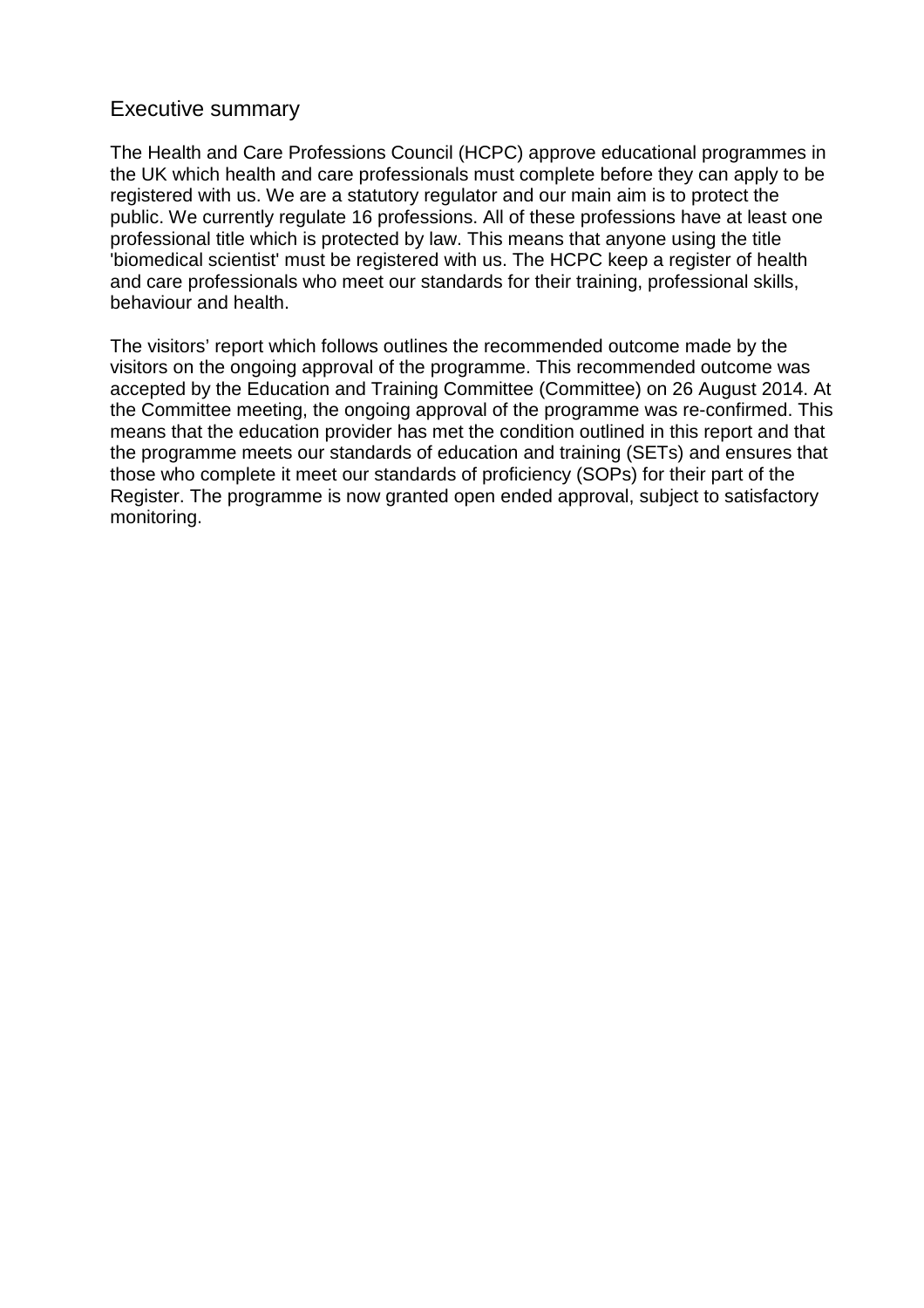#### **Introduction**

The HCPC visited the programme at the education provider as it was a new programme which was seeking HCPC approval for the first time. This visit assessed the programme against the standards of education and training (SETs) and considered whether those who complete the programme meet the standards of proficiency (SOPs) for their part of the Register.

This visit was part of a joint event. The professional body considered their accreditation of the programme. The professional body and the HCPC formed a joint panel, with an independent chair and secretary, supplied by the education provider. Whilst the joint panel participated in collaborative scrutiny of the programme and dialogue throughout the visit; this report covers the HCPC's recommendations on the programme only. As an independent regulatory body, the HCPC's recommended outcome is independent and impartial and based solely on the HCPC's standards. A separate report, produced by the professional body, outlines their decisions on the programme's status.

| Name of HCPC visitors and profession         | David Houliston (Biomedical scientist)<br>Mary Popeck (Biomedical scientist)                                                                                                                |
|----------------------------------------------|---------------------------------------------------------------------------------------------------------------------------------------------------------------------------------------------|
| HCPC executive officer (in attendance)       | Abdur Razzaq                                                                                                                                                                                |
| Proposed student numbers                     | 20 per year                                                                                                                                                                                 |
| Proposed start date of programme<br>approval | September 2014                                                                                                                                                                              |
| Chair                                        | Jason Eames (University of Hull)                                                                                                                                                            |
| Secretary                                    | Katherine Darlington (University of Hull)                                                                                                                                                   |
| Members of the joint panel                   | Philip Cheetham (The Institute of<br><b>Biomedical Science)</b><br>Andrew Usher (The Institute of Biomedical<br>Science)<br>Alan Wainwright (The Institute of<br><b>Biomedical Science)</b> |

#### Visit details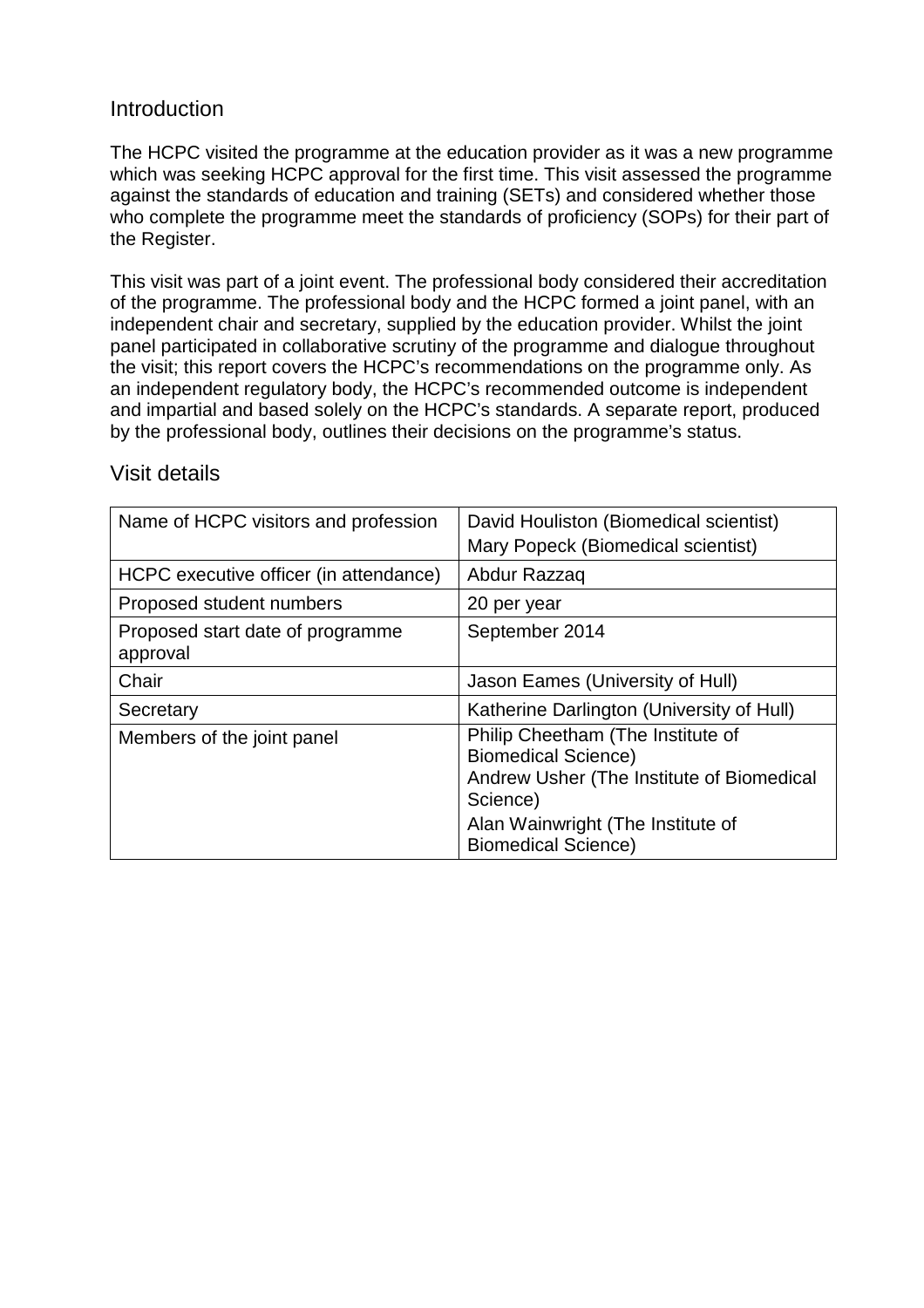### Sources of evidence

Prior to the visit the HCPC reviewed the documentation detailed below, sent by the education provider:

|                                                                                       | Yes | No. | N/A |
|---------------------------------------------------------------------------------------|-----|-----|-----|
| Programme specification                                                               |     |     |     |
| Descriptions of the modules                                                           |     |     |     |
| Mapping document providing evidence of how the<br>education provider has met the SETs |     |     |     |
| Mapping document providing evidence of how the<br>education provider has met the SOPs |     |     |     |
| Practice placement handbook                                                           |     |     |     |
| Student handbook                                                                      |     |     |     |
| Curriculum vitae for relevant staff                                                   |     |     |     |
| External examiners' reports from the last two years                                   |     |     |     |

During the visit the HCPC saw the following groups or facilities:

|                                                                                                  | Yes | No. | N/A |
|--------------------------------------------------------------------------------------------------|-----|-----|-----|
| Senior managers of the education provider with<br>responsibility for resources for the programme |     |     |     |
| Programme team                                                                                   |     |     |     |
| Placements providers and educators / mentors                                                     |     |     |     |
| <b>Students</b>                                                                                  |     |     |     |
| Learning resources                                                                               |     |     |     |
| Specialist teaching accommodation<br>(eg specialist laboratories and teaching rooms)             |     |     |     |

The HCPC met with students from several biomedical science programmes as this is a new programme and does not have any students enrolled on it.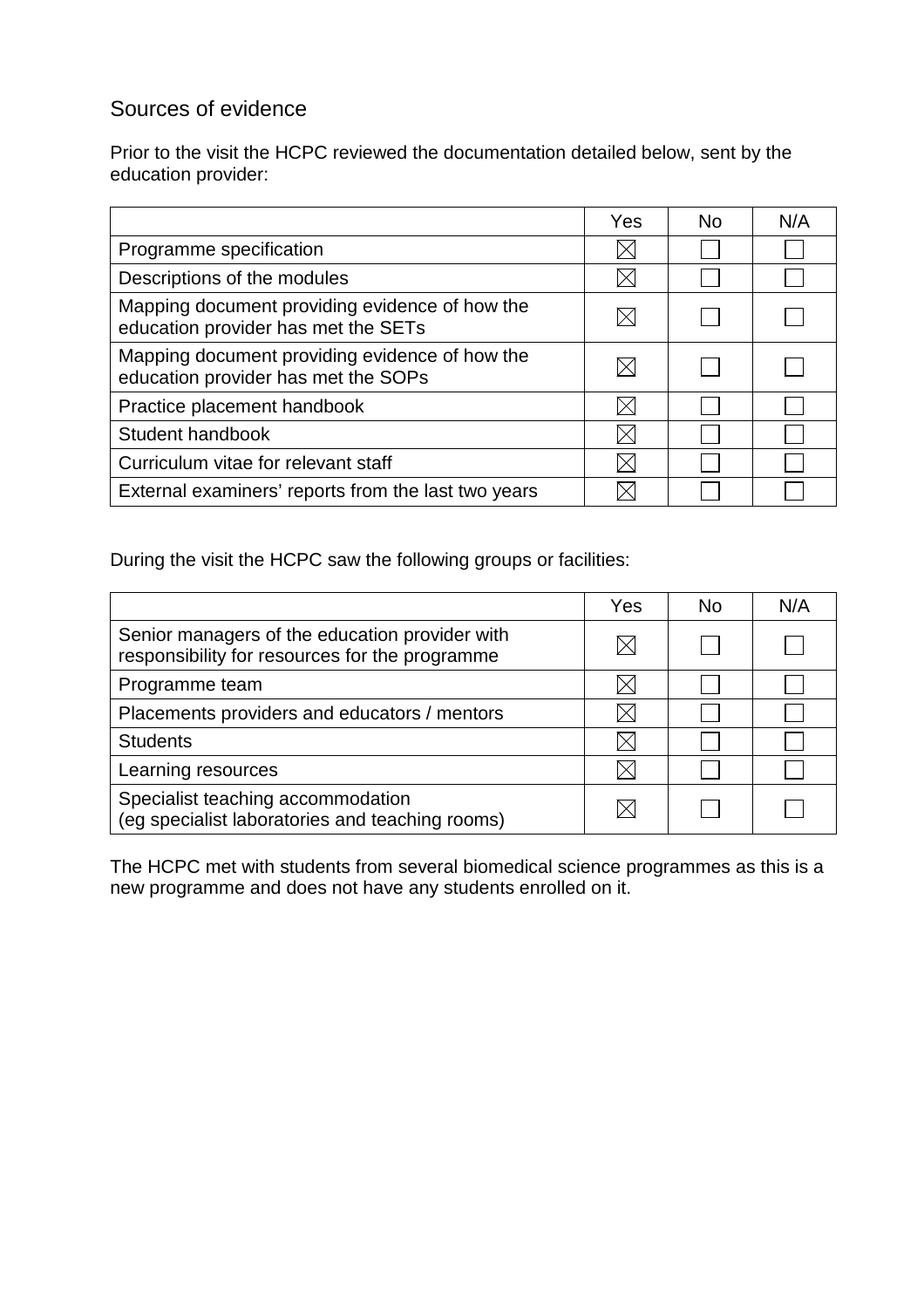#### Recommended outcome

To recommend a programme for approval, the visitors must be assured that the programme meets all of the standards of education and training (SETs) and that those who complete the programme meet our standards of proficiency (SOPs) for their part of the Register.

The visitors agreed to recommend to the Education and Training Committee that a condition is set on the programme, which must be met before the programme can be approved.

The visitors agreed that 56 of the SETs have been met and that conditions should be set on the remaining one SET.

Conditions are requirements that the education provider must meet before the programme can be recommended for approval. Conditions are set when certain standards of education and training have not been met or there is insufficient evidence of the standard being met.

The visitors did not make any recommendations for the programme.

Recommendations are observations on the programme or education provider which do not need to be met before the programme is recommended for approval. Recommendations are normally set to encourage further enhancements to the programme and are normally set when it is felt that the particular standard of education and training has been met at, or just above the threshold level.